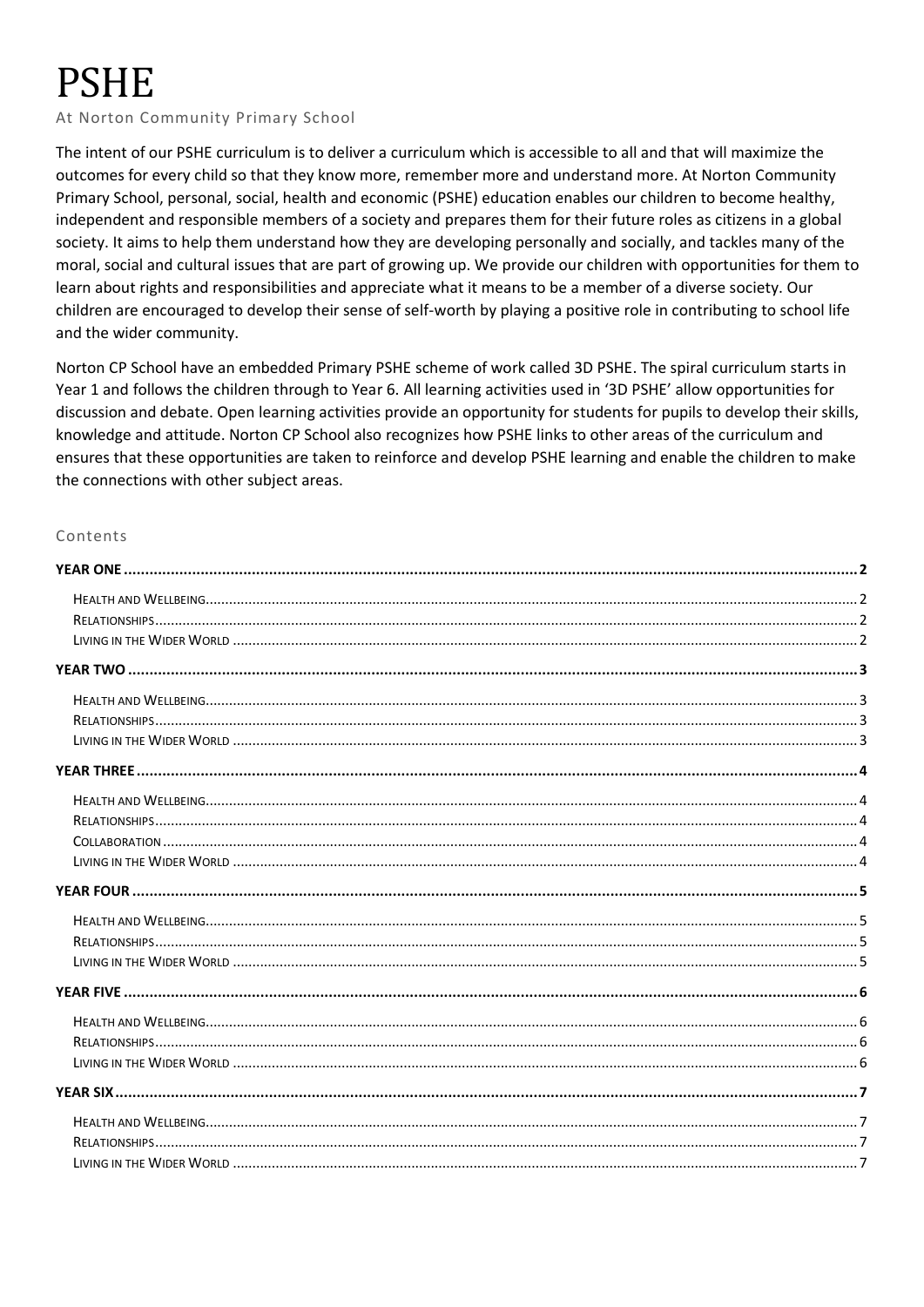# <span id="page-1-0"></span>Year One

# <span id="page-1-1"></span>Health and Wellbeing

#### **Healthy Eating**

- Learn where vegetables grow
- Make choices to improve health
- Recognise the basis of a healthy diet and use this to make positive choices
- To understand the need for physical exercise

#### **Hygiene**

• To understand the spread of germs and how this can be prevented by hand washing

#### **Emotions**

- To learn about happiness and how to achieve it
- To manage feelings in a positive way
- To recognise how their anger can affect others

#### **Keeping Safe**

- Learn how to stay safe in the sun
- Learn how to stay safe on the roads using basic road safety
- Learn the differences between secrets and surprises
- To recognise who cares for them and how to get help when needed
- To understand the benefits of the internet and have simple strategies to stay safe

#### <span id="page-1-2"></span>Relationships

#### **Communications**

- To recognise and communicate feelings
- To listen to other people's feelings
- To use good manners

#### **Bullying**

- To understand what constitutes bullying and what doesn't
- To understand how their behaviour affects others

#### **Fairness**

- To recognise and reflect on similarities and differences in people
- To understand what is kind and what is unkind
- To develop friendships

#### **Family and Friends**

• To learn about the importance of family

#### <span id="page-1-3"></span>Living in the Wider World

#### **Rules and Responsibilities**

- To understand the purpose of rules and develop them for the classroom
- To understand why it is important to follow the rules
- To understand the importance of taking turns and sharing

#### **Money and Finance**

• To understand the role of money in our society and why we have to keep it safe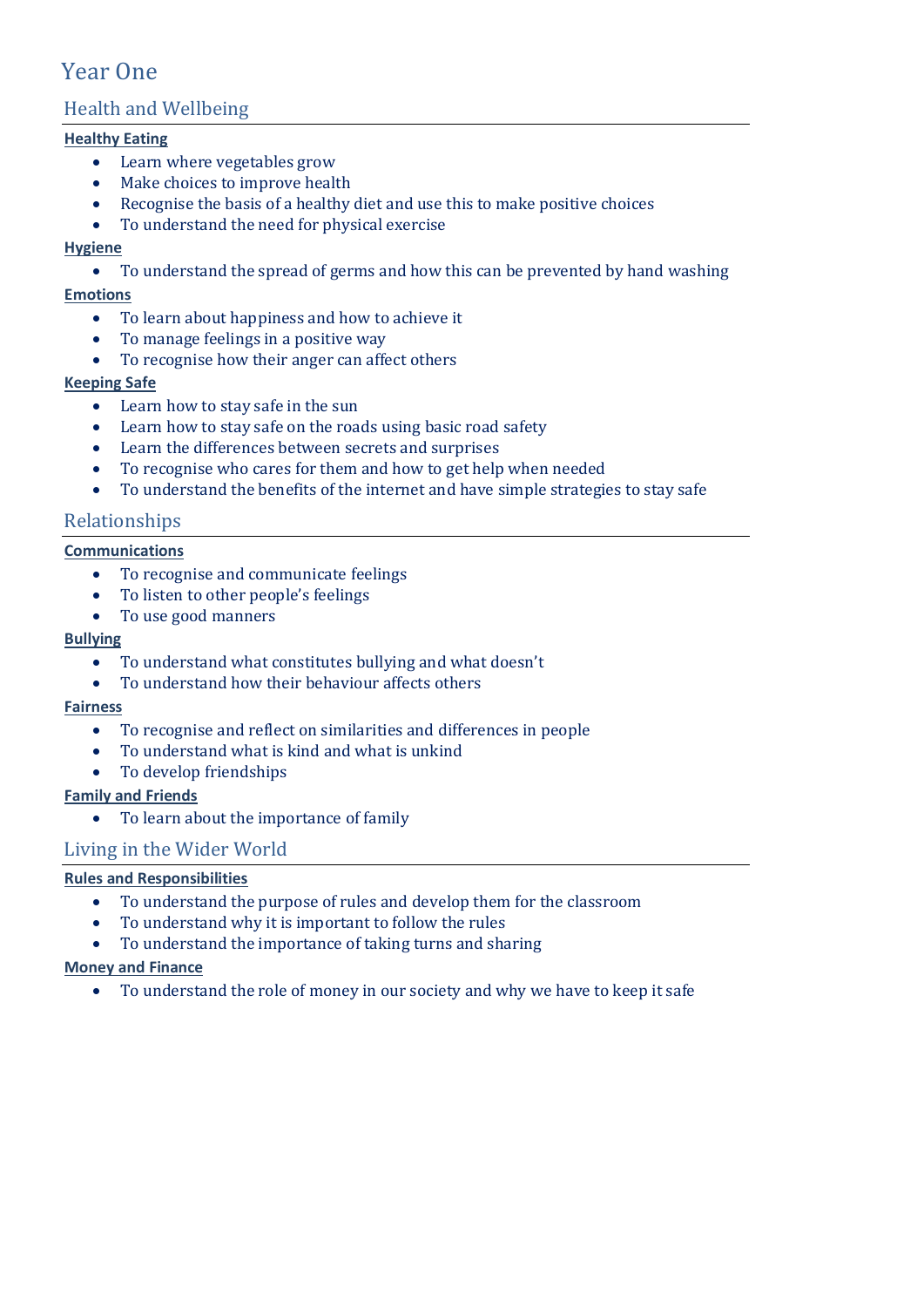# <span id="page-2-0"></span>Year Two

# <span id="page-2-1"></span>Health and Wellbeing

#### **Healthy Eating**

- Learn how muscles work
- To understand the importance of physical activity and rest

#### **Hygiene**

- To learn about the importance of teeth cleaning and dental hygiene
- To learn about the importance of bathing and showering

#### **Growing and Changing**

- To learn about the differences between boys and girls
- To learn about growing up and growing old
- To learn the names of parts of the body

#### **Emotions**

- To learn about the importance of love
- To be aware of sadness and how to cope with it
- To understand that all actions have consequences
- To think about what they are good at and value their achievements
- To set goals and targets for themselves

#### **Keeping Safe**

- To learn the importance of medicine safety
- To understand how to respond appropriately to adults they do not know

## <span id="page-2-2"></span>Relationships

#### **Communications**

- To recognise the importance of listening to others
- To play and work co-operatively
- To share their views respectfully

#### **Bullying**

• To know how to help when someone is being bullied

#### **Fairness**

- To recognise what is fair and what is unfair
- To know that family and friends should care for each other
- To learn how to deal with teasing

#### **Family and Friends**

• To learn about cultural differences

# <span id="page-2-3"></span>Living in the Wider World

#### **Communities**

- To understand their role in the school community
- To develop a sense of their role in the wider community

#### **Money and Finance**

- To understand the importance of managing money
- To gain an idea of enterprise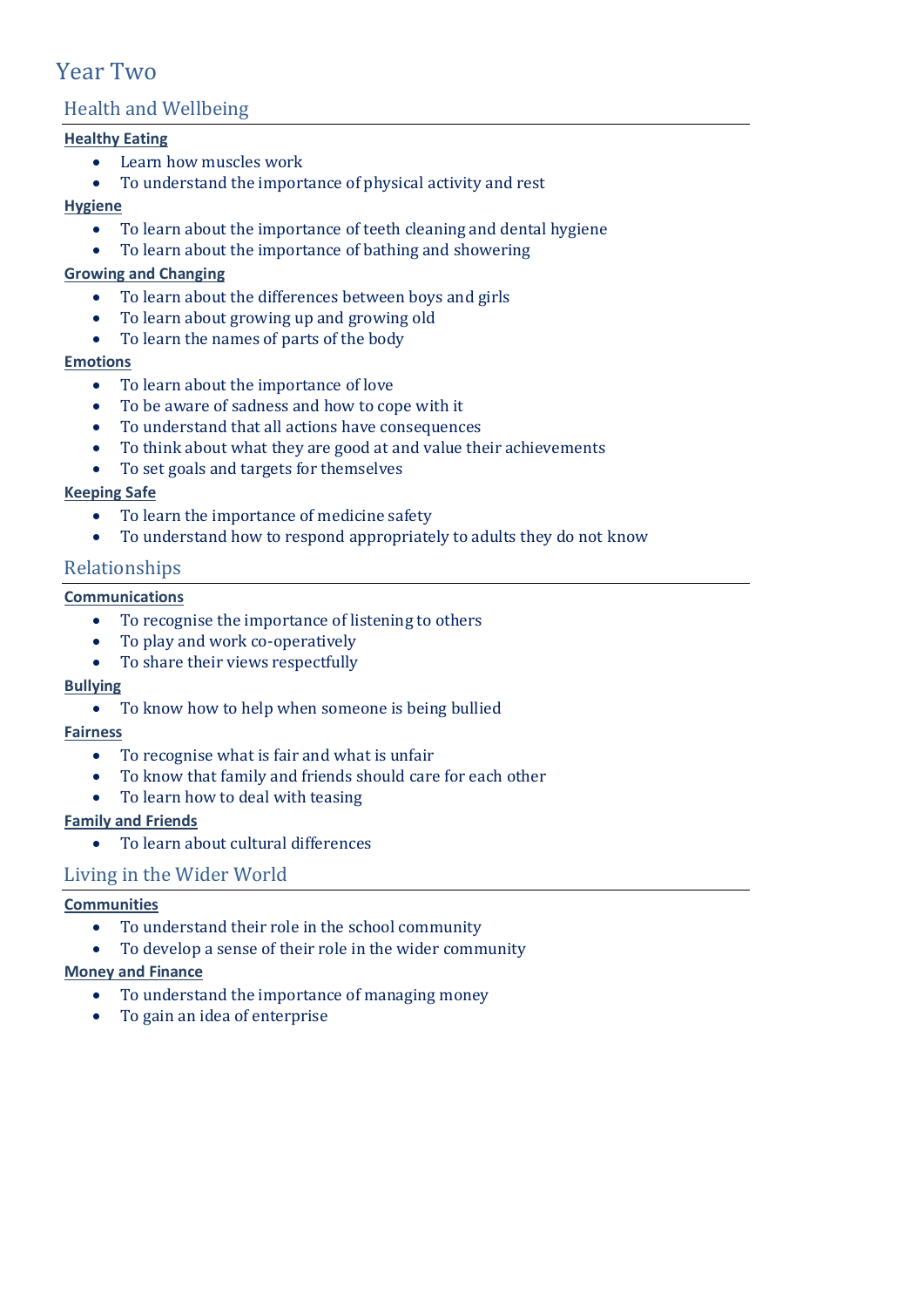# <span id="page-3-0"></span>Year Three

# <span id="page-3-1"></span>Health and Wellbeing

#### **Physical, Emotional and Mental**

• To understand the differences between physical, emotional and mental health

## **Healthy Lifestyles**

- To understand the term "healthy"
- To recognise the importance of physical activity, sleep and nutrition in staying healthy

#### **Emotions**

• To be able to listen, empathise and reflect on the viewpoints of others

#### **Safety**

- To know the rules for keeping safe online and the risks
- To use ICT safely and keep data safe

#### **Growing and Changing**

- To be aware of the changes that happen as we grow
- To understand why we lose our teeth and how to keep teeth healthy
- To be able to seek help in an emergency, including making a 999 call
- To be able to behave responsibly in different situations

# <span id="page-3-2"></span>Relationships

#### **Communication**

- To understand how and why we communicate
- To understand the importance of listening

## <span id="page-3-3"></span>Collaboration

- To work together towards a shared goal
- To be able to spot problems and deal with them

#### **Healthy Relationships**

- To know the features of a good friend
- To understand that friends can have fallings out
- To know the features of a healthy friendship

# <span id="page-3-4"></span>Living in the Wider World

#### **Rules and Responsibilities**

- To understand that different situations have different rules
- To understand why it is important to plan ahead
- To recognise we are part of a community and so our actions have consequences

#### **Collaboration**

• To understand the importance of community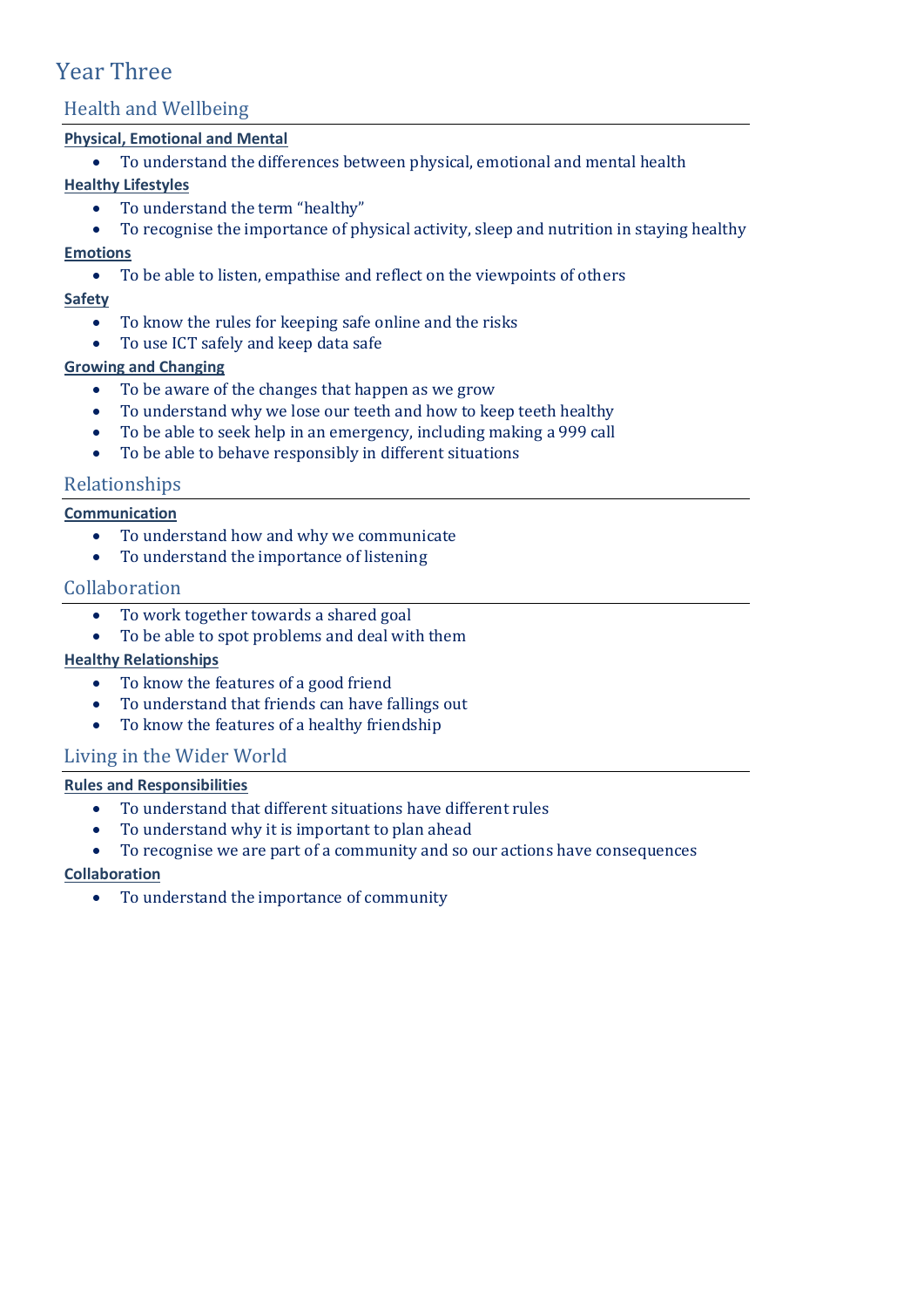# <span id="page-4-0"></span>Year Four

# <span id="page-4-1"></span>Health and Wellbeing

#### **Nutrition and Food**

- To know where different foods come from and know about the different food groups
- Learn to prepare and cook a variety of dishes

#### **Aspirations**

- To understand that everyone has strengths and weaknesses
- To use this to set and achieve a target

#### **Emotions**

- To develop strategies for managing and controlling feelings and emotions
- To understand that family units can change

#### **Safety**

- To use the settings on software to keep safe online
- To understand the benefits of using the internet
- To understand the negatives of using the internet
- To understand the age restrictions on games etc
- To know where to get help when concerned about issues online

## <span id="page-4-2"></span>Relationships

#### **Communication**

- To talk about their views on issues that affect themselves and their class
- To know how to communicate their views to a group and respect the views of others

#### **Bullying**

- To recognise the difference between isolated incidents and bullying
- To recognise the consequences of negative behaviours
- To understand the terms 'resilience' and 'persistence' and use these to face challenges

#### **Similarities and Differences**

- To recognise how we are connected by our similarities
- To understand that there are different family units
- To appreciate the differences represented in school
- To use the term 'diversity' and to use this to challenge discrimination and stereotyping

# <span id="page-4-3"></span>Living in the Wider World

#### **Discrimination**

- To understand the terms "discrimination" and "stereotyping"
- To use this to challenge gender stereotyping

#### **Economic Awareness**

- To reflect on their spending habits
- To understand why financial management is important from a young age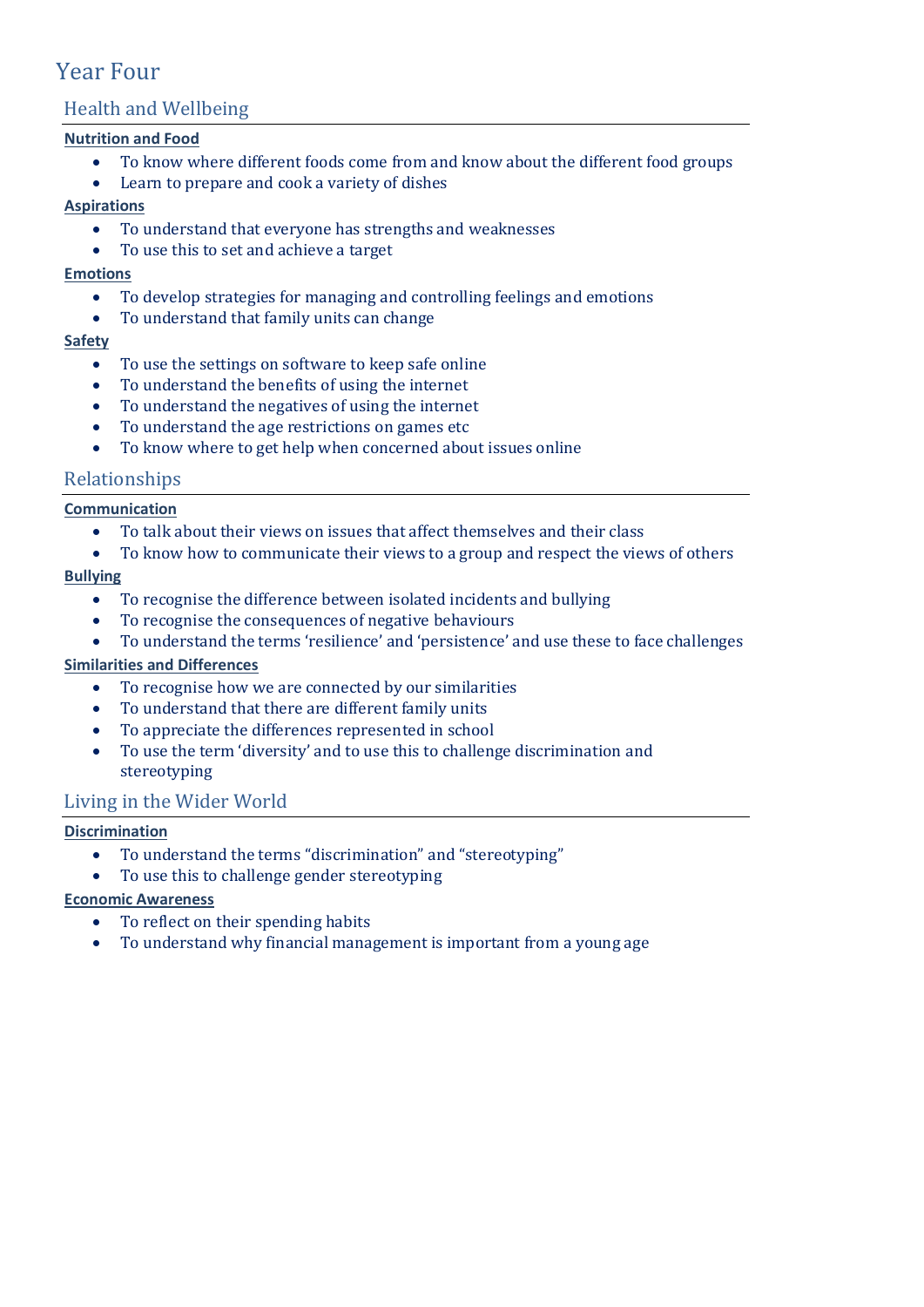# <span id="page-5-0"></span>Year Five

# <span id="page-5-1"></span>Health and Wellbeing

#### **Health**

- To know about the basic synergy between physical, emotional and mental health
- To know about, recognise and understand the changes that happen in puberty
- To understand the importance of making changes to adopt a healthy lifestyle

#### **Nutrition and Food**

- To know about the different food groups and their related importance as part of a balanced diet
- To understand their own dietary needs
- To take responsibility for their own healthy lifestyle

#### **Emotions**

- To develop strategies for managing strong emotions and negative pressures
- Understand how strong emotions can impact a relationship
- To understand how death is an inevitable part of life
- To understand the need for empathy during times of family conflict

#### **Safety**

- To make informed decisions and responsible choices about the use of a range of substances
- To understand the impact of these decisions on families, friends and individuals
- To know the concepts of basic first aid

# <span id="page-5-2"></span>Relationships

#### **Communication**

- To understand the need for confidentiality
- To understand the role of the listener
- To understand the need to respond during communication

#### **Collaboration**

- To develop team-work skills
- To understand the roles within a community

#### **Healthy Relationships**

- To know about the importance of touch and to know the difference between what is appropriate and inappropriate
- To understand the risks in online relationships

# <span id="page-5-3"></span>Living in the Wider World

#### **Rules and Responsibilities**

- To appreciate the need for structure
- To be familiar with the following terms anarchy, democracy, sovereignty, dictatorship, government and monarchy
- To understand the importance of equal rights
- To understand the benefits of a diverse society